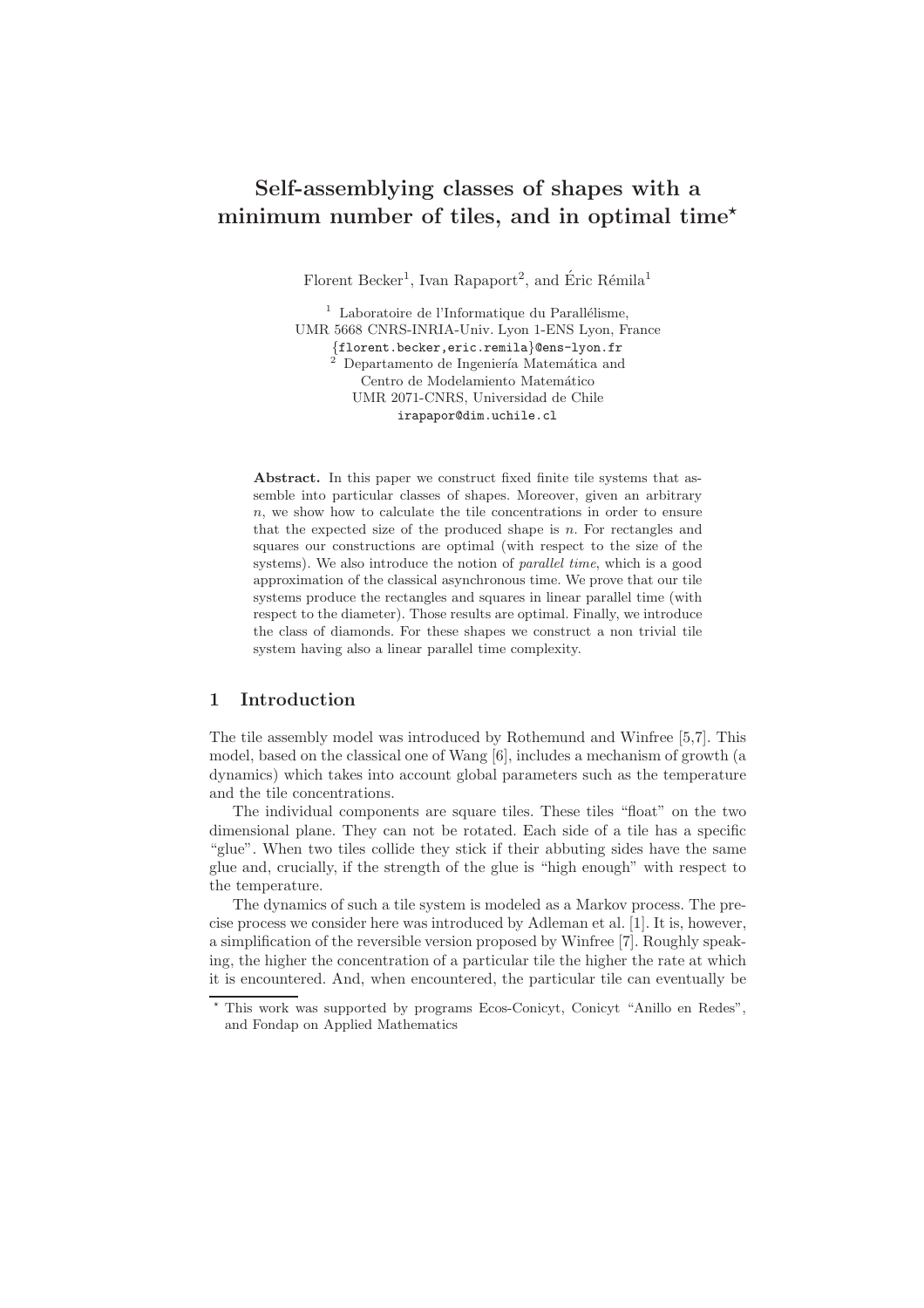incorporated into the growing structure. At the end of the process, which begins with a "seed" tile placed at the origin of the plane, a given shape  $S$  will be produced. Aggarwal et al. [2] proved that the minimal number of tiles that uniquely produces the  $m \times n$  rectangle is  $\Omega(\frac{n^{\frac{1}{m}}}{m})$  if  $m \ll n$  and  $\Theta(\frac{\log n}{\log \log n})$  otherwise. In [1] it is shown that the average time complexity for uniquely producing an  $n \times n$ square is  $\Theta(n)$ .

Of course, besides the assembly time, some other random variables are also relevant. In fact, in this work we focus our attention on the random variable that corresponds to the "size" of the produced shape. We therefore explore a new direction by searching for tile systems producing languages of shapes. We tackle the problem of producing three natural languages of shapes: squares, rectangles and diamonds.

Let us consider, for instance, the class of all squares. In our construction we fix the tile system in such a way that each time we run the Markov chain a (different) square is produced. Let us call  $N$  the random variable corresponding to the size of the produced square. If  $n$  is a fixed positive integer, then we will show how to calculate the tile concentrations in order to ensure that  $\mathbb{E}(N) = n$ . To our knowledge, the tile concentrations, a parameter of the original model, has never been seriously considered before. In other words, it is therefore not necessary to construct the tiles (which in fact are model representations of tiny molecules) for each shape we are asked to assemble.

We construct tile systems for rectangles and squares. Each of them turn out to be optimal with respect to its size. On the other hand we introduce the notion of parallel time. It is defined as the time needed to assemble a shape when all possible transitions are performed at once. Our constructions for squares and rectangles are also optimal in terms of the parallel time. In fact we get, with respect to the diameter of the shapes, a linear parallel time. We also show that the parallel time gives lower and upper bounds for the average time of the Markov process.

Finally we introduce the class of diamonds. A first approach gives a tile system with quadratic parallel time complexity (linear with respect to the surface). Nevertheless, by using a "firing squad" approach, we get the optimal linear parallel time complexity (linear with respect to the diameter).

#### 2 Tile systems

A tile system is a 5-tuple  $T = \langle T, t_0, \tau, g, P \rangle$ . Each of these variables is defined in the following.

The set of tiles. T is a finite set of tiles. Each of these tiles is an oriented unit square with the north, east, south and west edges labeled from some alphabet  $\Sigma$  of glues (or colors). For each  $t \in T$ , the labels of its four edges are canonically denoted  $\sigma_N(t)$ ,  $\sigma_E(t)$ ,  $\sigma_S(t)$  and  $\sigma_W(t)$ .

The seed.  $t_0 \in T$  is a particular tile known as the seed.

The temperature.  $\tau$  is a positive integer called the temperature.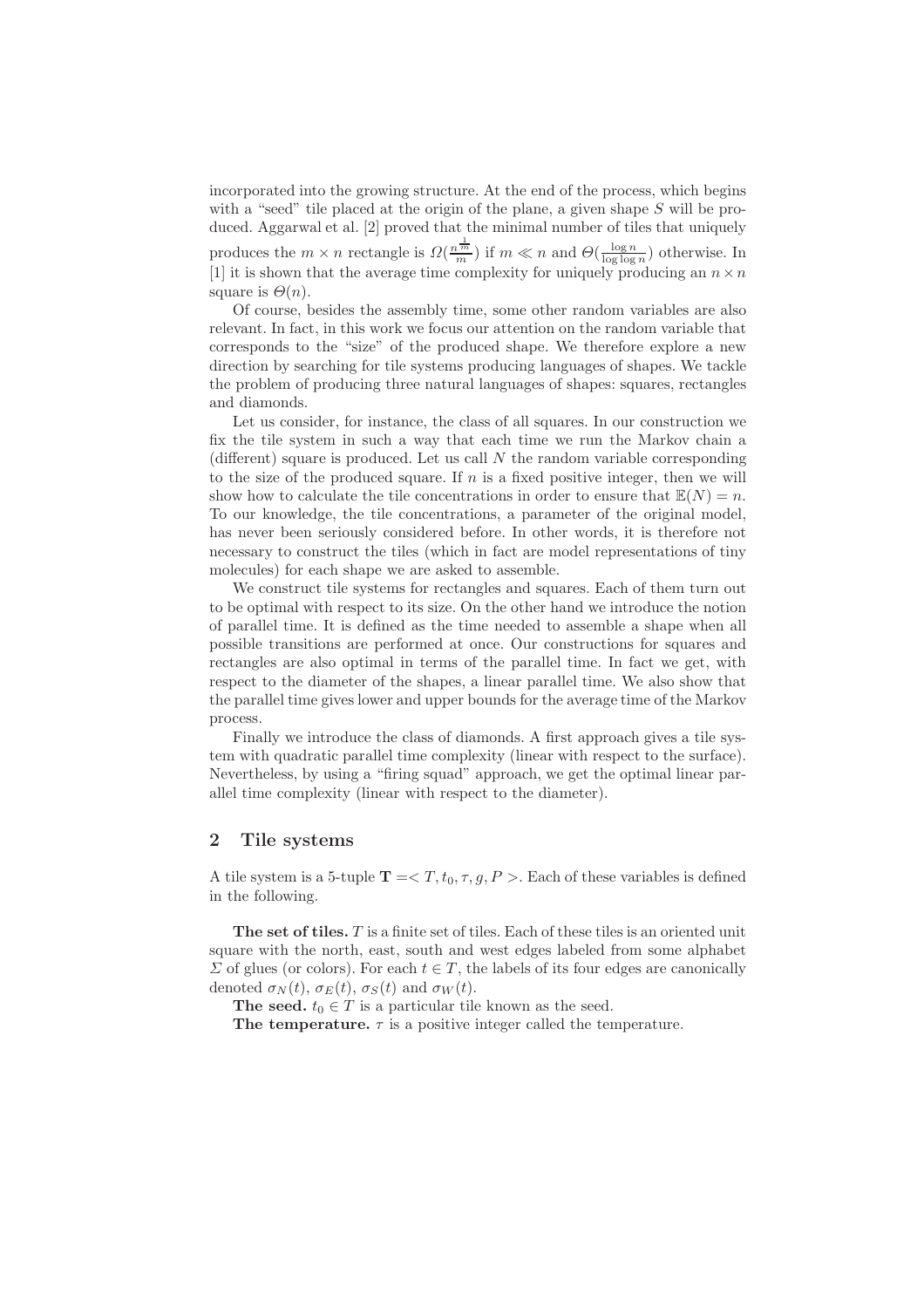**The strength function.** The (glue) strength function g goes from  $\Sigma \times \Sigma$ to N. We assume that  $g(\alpha, \beta) = 0$  for all  $\alpha, \beta$  in  $\Sigma$  such that  $\alpha \neq \beta$ . The value  $g(\alpha, \alpha)$  is called the strength of  $\alpha$ . We also assume that the set of glues  $\Sigma$ contains a special one, denoted by *null*, such that for all  $\alpha$  in  $\Sigma$ ,  $g(null, \alpha) = 0$ . The tiles are represented as in Figure 1: the number of lines in front of the glue corresponds to the strength of it. There is one exception to that convention: no lines also mean strength 1.

The concentration. The concentration P associates to each tile  $t \in T$  a positive value  $P(t)$ . The concentration function P satisfies  $\sum_{t \in T} P(t) = 1$ .



Fig. 1. Two ways of representing the same tile.

In order to define the asynchronous and parallel dynamics we need to introduce the following concepts.

**T-transitions.** A configuration is a map from  $\mathbb{Z}^2$  to  $(T \cup \{empty\})$ , where the tile *empty* is the one having in its four sides the glue *null*. Let  $A$  and  $B$  be two configurations. Suppose that there exist  $t \in T$  and  $(x, y) \in \mathbb{Z}^2$  such that  $A = B$  except for  $(x, y)$  with  $A(x, y) = empty$  and  $B(x, y) = t$ . If also

$$
g(\sigma_E(t), \sigma_W(A(x+1,y)) + g(\sigma_W(t), \sigma_E(A(x-1,y))) +
$$
  

$$
g(\sigma_N(t), \sigma_S(A(x,y+1)) + g(\sigma_S(t), \sigma_N(A(x,y-1))) \ge \tau
$$

then we say that the position  $(x, y)$  is attachable in A, and we write  $A \rightarrow_z B$ with  $z = (t, (x, y))$ . We write  $A \rightarrow_{\mathbf{T}} B$  when such a z exists. Informally, this means that  $B$  can be obtained from  $A$  by adding a tile  $t$  in such a way that the total strength of the interaction between A and t is at least  $\tau$ . Let  $\rightarrow^*_{\mathbf{T}}$  denote the transitive closure of  $\rightarrow_T$ .

**Derived supertiles.** The seed configuration,  $\Gamma_{t_0}$ , is the one that satisfies  $\Gamma_{t_0}(0,0) = t_0$  and, for all  $(x,y) \neq (0,0)$ ,  $\Gamma_{t_0}(x,y) = \epsilon m p t y$ . The derived supertiles of the tile system **T** are those configurations X such that  $\Gamma_{t_0} \to^*_{\mathbf{T}} X$ .

**Production of shapes.** A shape is a 4-connected finite subset of  $\mathbb{Z}^2$ . The shape of a derived supertile A will be denoted by [A] and corresponds to  $\{(x, y) \in$  $\mathbb{Z}^2$ :  $A(x, y) \neq empty$ .

#### 2.1 The asynchronous dynamics

The dynamics of the tile system  $T$  is modeled as a continous time Markov process where the states are in one-to-one correspondence with the derived supertiles and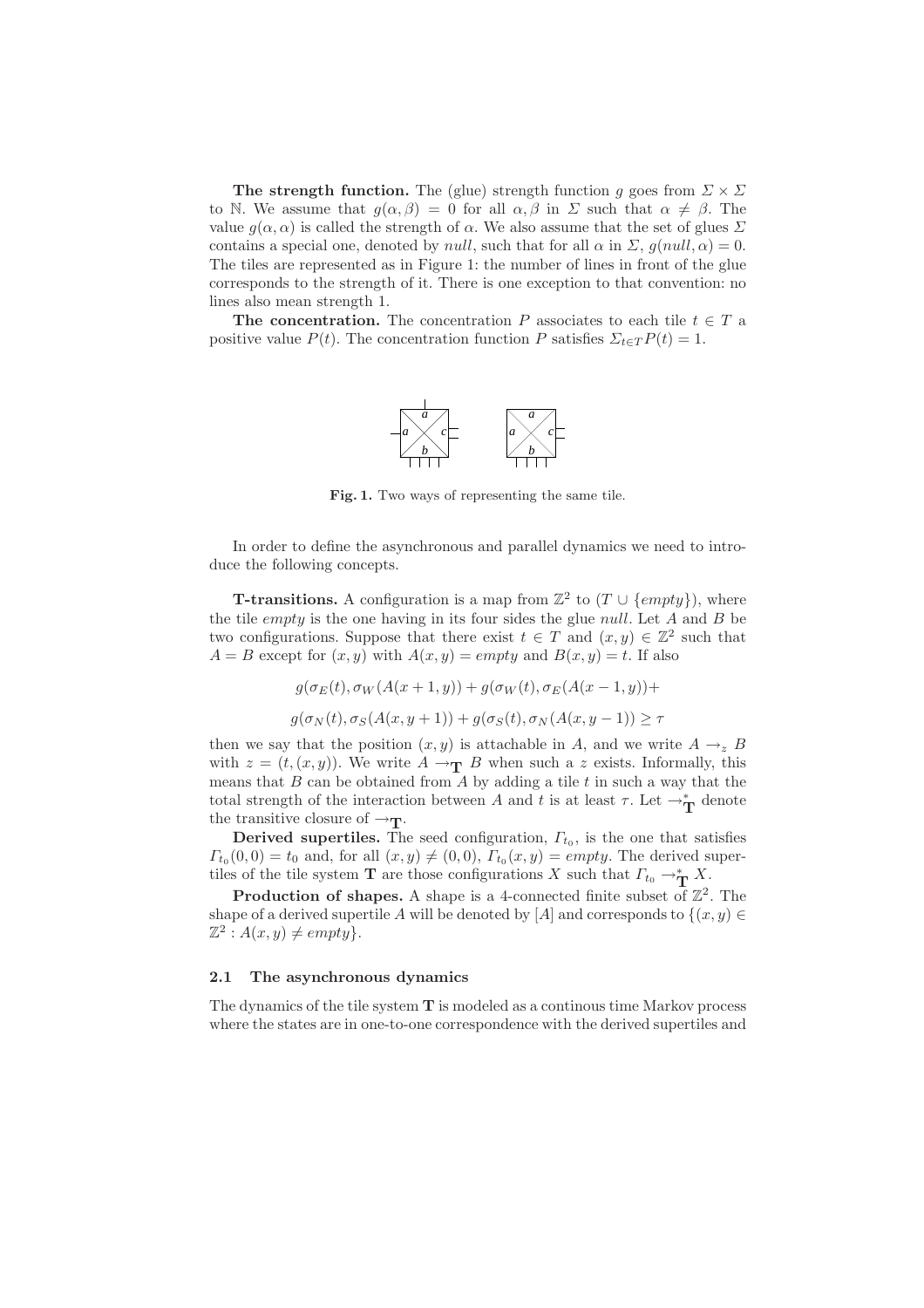the initial state corresponds to the seed coniguration  $\Gamma_{t_0}$ . There is a transition from state A to state B if  $A \to_{\mathbf{T}} B$ . If B is obtained from A by adding the tile t, then the rate of the transition is  $P(t)$ . More precisely, it is assumed that the time for the occurence of such a transition follows an exponential law of parameter  $P(t)$ , and, consequently, the average time necessary to make this transition is  $1/P(t)$ .

Suppose that in state A there are k possible transitions to states  $B_1, \ldots, B_k$ . And suppose that the transition rates are  $P_1, \ldots, P_k$ . Then, the probability to jump to state  $B_i$  equals  $\frac{P_i}{P_1 + \ldots + P_k}$ . Finally, the time spent in state A follows an exponential law of parameter  $P_1 + \ldots + P_k$ .

A derived supertile A is called terminal if it is a sink state of the Markov process. In other words, if there is no supertile B such that  $A \rightarrow_{\mathbf{T}} B$ . The set of shapes produced by the tile system is  $S(\mathbf{T}) = \{[A] : A \text{ is terminal}\}.$ 

Let  $\mathcal C$  be a set of shapes. We say that the tile system  $\mathbf T$  uniquely produces the set C if on one hand  $S(T) = C$  and, on the other hand, the event "the structure" grows indefinitely" has probability zero of ocurrence. This notion is a natural generalization of the one of Winfree where the set  $\mathcal C$  was a singleton.

## 2.2 The parallel dynamics

Here, at each step, all possible transitions are performed at once. This parallel dynamics is deterministic. Sometimes it is easy to compute and it allows us to obtain bounds for the assembly time of the asynchronous model.

Let  $A$  be a derived supertile, and let  $Trans$  be a set of transitions. Trans is a set of independent transitions if, for any  $z, z' \in Trans$  such that  $A \rightarrow z A_z$ and  $A \rightarrow_{z'} A_{z'}$ ,  $z'$  is a possible transition from  $A_z$  and  $z$  is a possible transition from  $A_{z'}$ .

There can be several maximal sets of independent transitions from a given supertile. Nevertheless, given a terminal supertile  $F$  and a derived supertile A, one can define a unique  $\parallel$  T-transition from A to a A' such that F can be derived from A′ . This parallel transition is given by taking the set of all attachable positions in  $A$ , and attaching to each of them the corresponding tile of F, when it is already attachable: let  $Trans = \{t_1, \ldots, t_k\}$  be a maximal set of independent transitions from A which are compatible with  $F$ . Let  $A_k$  be such that  $A \rightarrow_{t_1} A_1 \ldots A_{k-1} \rightarrow_{t_k} A_k$ . We say that there is a parallel transition between A and  $A_k$ , and we note  $A \to_{\parallel \mathbf{T}} A_k$ .

Thus, the sequence of parallel transitions by which  $F$  is built is unique.

The parallel time  $\pi_A$  to assemble a derived supertile A is the number of parallel transitions needed to produce A. We will see that the parallel time is closely related to  $\tau_A$ , the expected (asynchronous) assembly time of A. The parallel instant of a position  $(x, y)$  is the number of the parallel transition that puts a tile at  $(x, y)$ .

This notion of parallel time is the adequate notion to compute the time efficiency of tilesets, as it is easier to compute than the expected time to complete the Markov process, but is a good approximation.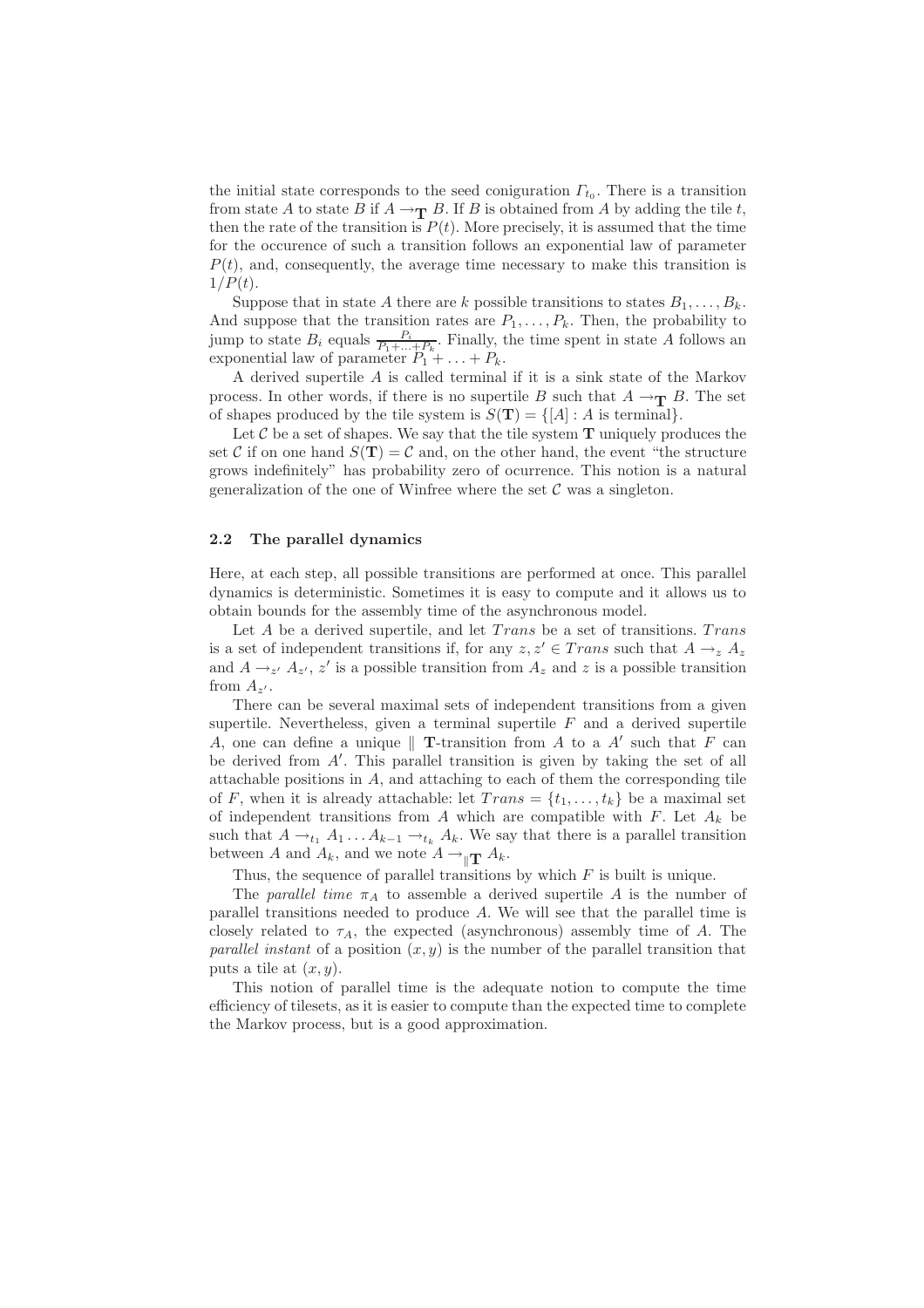**Proposition 1.** For every tile system  $T$  and every production P of  $T$ , we have  $(1/\chi_{max})\pi_P \leq \tau_P$ , and  $\tau_P = O(\pi_P/\chi_{min})$ , where  $\chi_{min}$  and  $\chi_{max}$  are the minimal and maximal tile concentrations. When all the concentrations are  $1/k$ , with k the number of tiles in **T**, we have  $\tau_P = \Theta(\pi_P k)$ .

We only give an idea of the proof, which is an extension of the proof of Adleman and Cheng[1]. They stated a version of this prosposition for cases where there is an order of dependency between the positions. But this order does not exist in every case; when it does not exist, we take the order induced by the parallel instants. This order has the properties of fairness that allow us to prove the proposition: any order that is compatible with the assembly contains a chain of length at least  $\pi_p$ .

## 3 Rectangles and squares

Let  $m, n$  be positive integers. Let  $R_{m,n} = \{(x, y) | 0 \le x < m, 0 \le y < n\}$  be the rectangle of width m and height n. Let us fix the temperature  $\tau = 2$ . With this temperature, by generalyzing the result of [1], it has been proved in [2] that the minimal number of tiles that uniquely produce the rectangle  $R_{m,n}$  is  $\Omega(\frac{n^{\frac{1}{m}}}{m})$  if  $m \ll n$  and  $\Theta(\frac{\log n}{\log \log n})$  otherwise.

Let us fix the set of tiles that appears in Figure 2. Let us consider  $t_{SW}$  as the seed. It is easy to notice that this set of tiles uniquely produces rectangles. If A, B, C are arbitrary positive values satisfying  $A + B + C = 1$ , then we fix the concentrations as follows:

$$
P(t_S) = \frac{A(m-2)}{m-1} P(t_{SE}) = \frac{A}{m-1} P(t_W) = \frac{B(n-2)}{n-1}
$$
  
 
$$
P(t_{NW}) = \frac{B}{n-1} P(t_{\beta}) = C \qquad P(t_{SW}) = 0.
$$



Fig. 2. The set of tiles used for producing rectangles.

If we want to produce squares it is rather natural to create diagonals. Informally, we use three tiles in order to construct the diagonal. These three tiles  $-t_D, t_{D_{down}}, t_{D_{up}}$  appear in Figure 3. We need two more tiles in order to fill the square:  $t_{\beta_2}$  for the northwest half and  $t_{\beta_1}$  for the southeast half. We need to have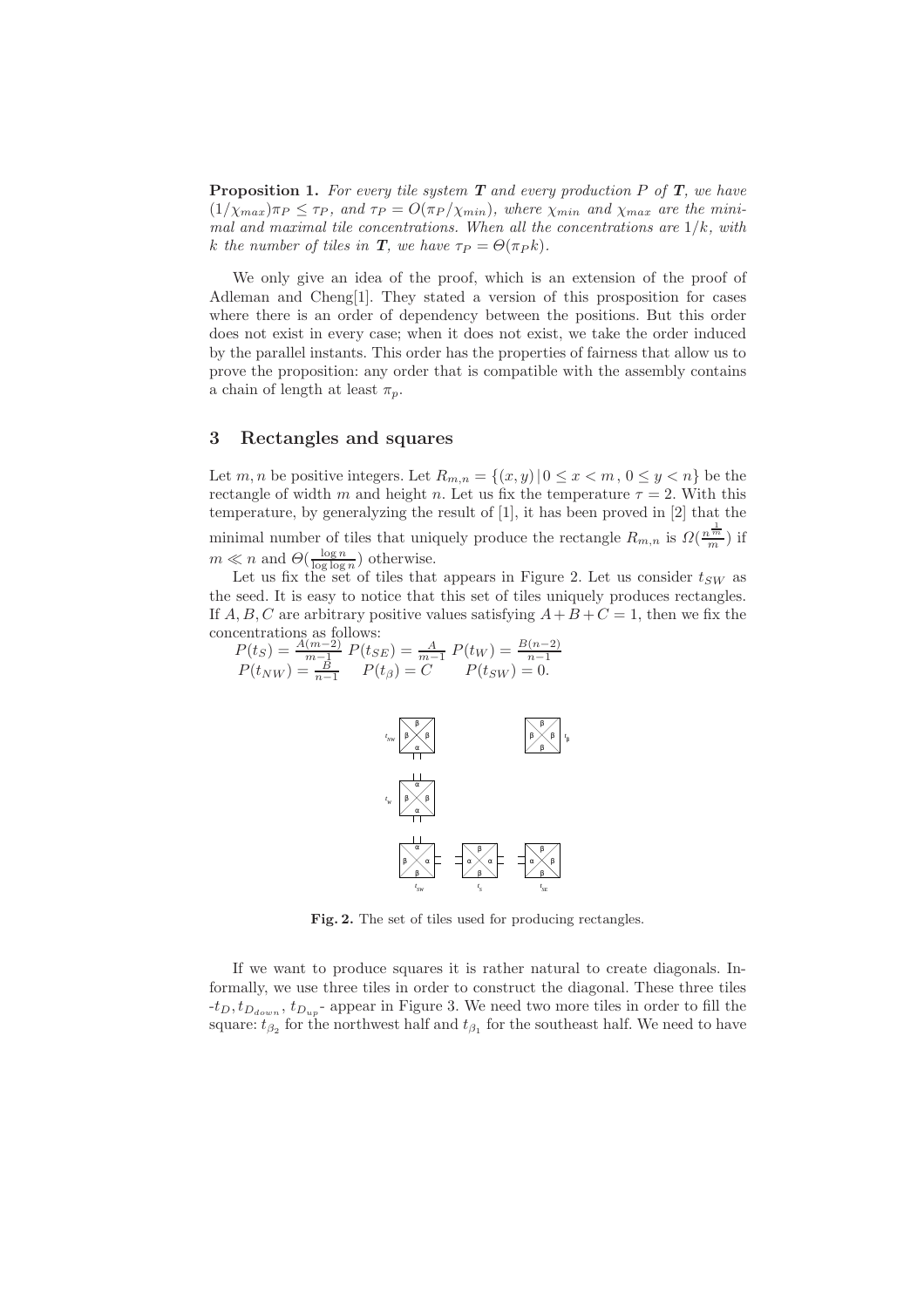$\beta_2 \neq \beta_1$ , in order to avoid final productions which are not squares. The seed is  $t_D$  and the temperature is  $\tau = 2$ .



Fig. 3. The set of tiles used for producing squares.

For arbitrary positive values  $A, B, C, D$  such that  $A + B + C + D = 1$ , we fix the concentrations as follows:

$$
P(t_D) = \frac{A(n-2)}{n-1}, \ P(t_{\beta_1}) = \frac{A}{n-1}, \ P(t_{D_{down}}) = B, \ P(t_{D_{up}}) = C, \ P(t_{\beta_2}) = D
$$



Fig. 4. An example of square production.

Proposition 2. The tile systems defined above uniquely produce rectangles and squares. In the case of rectangles, if  $M$  is the random variable corresponding to the width and  $N$  the random variable corresponding to the height, then  $\mathbb{E}(M) = m$  and  $\mathbb{E}(N) = n$ . In the case of squares, if N is the random variable corresponding to the length of the side then  $\mathbb{E}(N) = n$ .

*Proof.* Just for  $M$  in the case of rectangles. The other cases are very similar. Let  $\epsilon = (m-1)^{-1}$ . The random variable M follows a geometric law. More precisely,  $Pr{M = k} = (1 - \epsilon)^{k-2}\epsilon$ . So  $\mathbb{E}(M) = \epsilon^{-1} + 1 = m$ .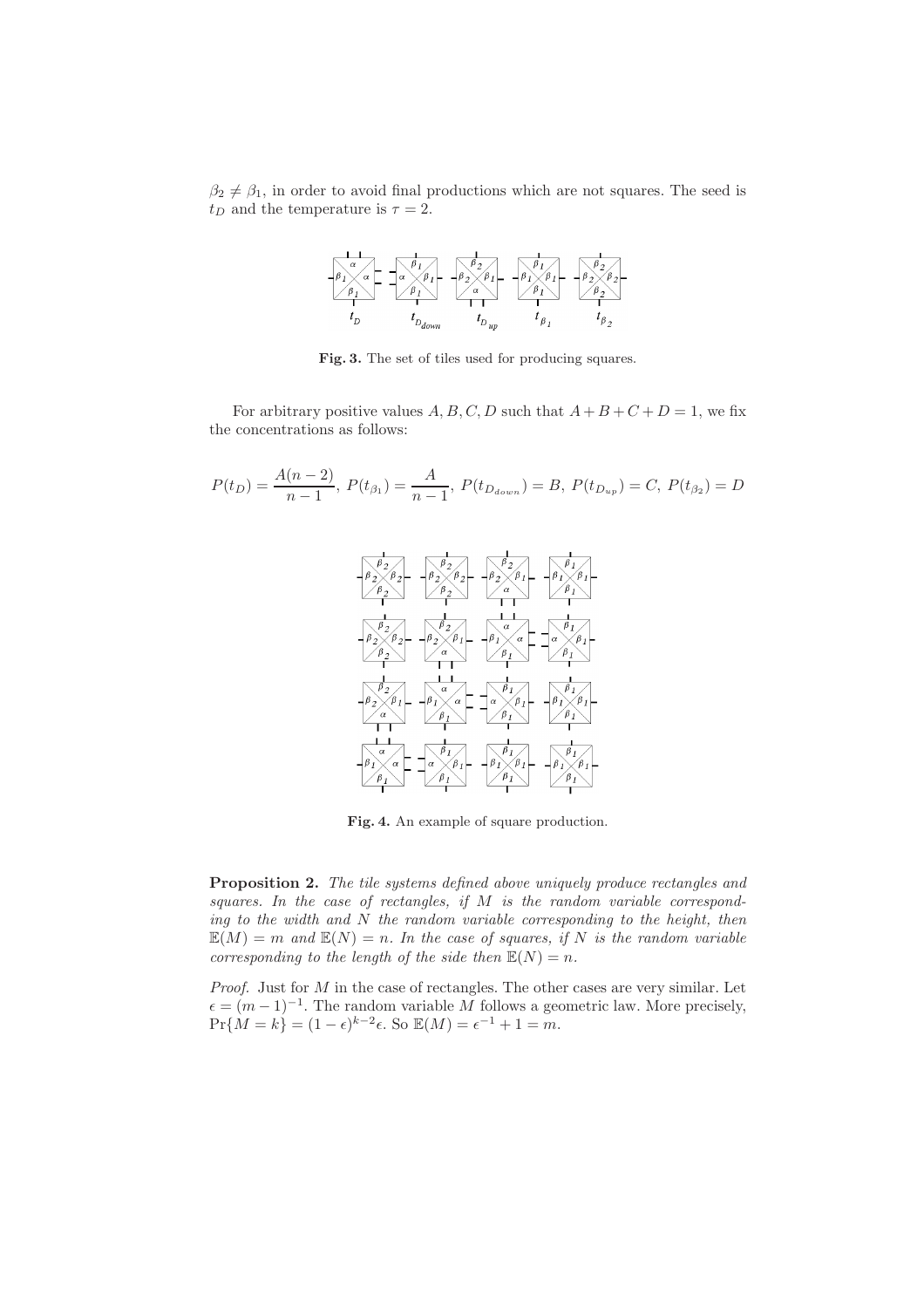**Proposition 3.** The tile systems which we defined above are the smallest ones that uniquely produce the set of all rectangles and the set of all squares. In the case of rectangles, each set of tiles whose set of final productions is formed by the  $m \times n$  rectangles, with  $m \geq 2$  and  $n \geq 2$ , contains at least six tiles. In the case of squares, each set of tiles whose set of final productions is formed by the  $n \times n$  squares, with  $n \geq 2$ , contains at least five tiles.

Proof. We just need to focus on glues of strength 2. With respect to that property there are 16 tiles.

**Squares.** Let us consider the set of all possible tilings of  $2 \times 2$  squares. We have 8 cases (see Figure 5). Since we are assuming the seed to be in the leftmost position of the bottom the number of cases can be reduced to 5 (up to symmetry  $1=3, 2=4, 6=7$ . In each case, we have at least three or four tiles. More precisely, 2 of cardinality three and 3 of cardinality four.



Fig. 5. The possible tilings of the  $2 \times 2$  square.

We want to prove that four tiles are not enough to generate squares. We have to test sets of four tiles which contain one of the previous sets which produce  $2 \times 2$  squares. Each of the two cases of cardinality 3 may be completed with 13 tiles. Therefore, there are at most  $2 \times 13 + 3 = 29$  cases to test. We first try to produce a  $3 \times 3$  square with each set of tiles. In any exploration, we can easily see the impossibility for all the completions with the exception of the set numbered by 8.

For this latter case, we study the only (hypothetical) possible tiling of a  $4 \times 4$ square obtained by self-assembly. Let  $t$  be the tile which has no glue of strength 2. Notice that  $t$  must be placed at the lower right corner and at the upper left corner of the square. Moreover, the opposite glues of  $t$  must be equal (in order to assemble any k-square with  $k > 2$ ). Let t' be the tile with glue of strength 2 in its southern side. A t-tile of the left upper part of the square must touch a  $t'$ -tile below and another  $t$ -tile must touch a  $t'$ -tile in its right. Therefore, a t ′ -tile could be placed in the lower right corner of the square. A contradiction.

Rectangles. For rectangles we consider set of tiles which can produce the  $2\times2$  square (i.e. containing a set of tiles obtained in Figure 5), the  $3\times2$  rectangle,  $2 \times 3$  rectangle.

We first assume that the only glue of strength 2 of the seed is on its northern side. In this case, we have 12 possible tilings of the  $3 \times 2$  rectangle induced by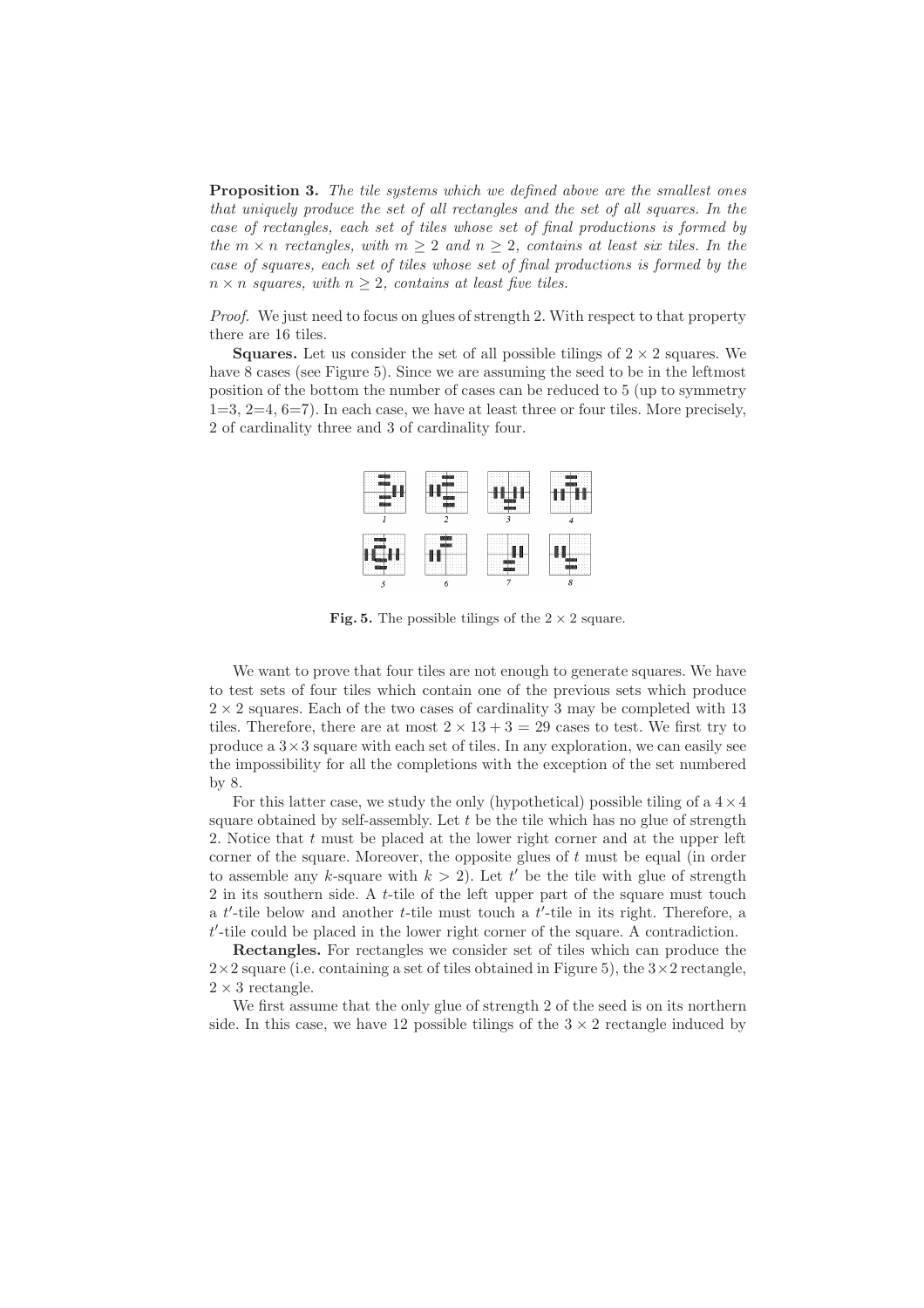successive productions, 7 with six tiles, 4 with five tiles, and 1 with four tiles. An obvious analysis proves that sets of 5 tiles obtained are not sufficient to tile the  $2 \times 3$  rectangle.

For the set of four tiles, we can remark that another tile is necessary to tile the  $2 \times 3$  rectangle and, furthermore, there exists two tiles with only a glue of strength 2 on their northern side which have the same strength 2 glue. Otherwise, some productions which are not in the upper right quarter of plane appear.

The case when the only glue of strength 2 of the seed is on its eastern side can be treated in a symmetric way. We now assume that the seed has two sides (the northern and the eastern one) with glues of strength 2. We study tilings of the  $3 \times 2$  rectangle induced by successive productions We have two subcases according to the glues of strength 2 of the tile in position  $(0, 1)$ .

- When this tile has two sides (the southern and the eastern one) with glues of strength 2, we also have 12 cases: 7 with six tiles, 4 with five tiles, and 1 with four tiles. An obvious analysis proves that the sets of 5 tiles obtained are not sufficient to tile the  $2 \times 3$  rectangle.
- When this tile has only one side (the southern one) with a glue of strength 2, we also have 12 cases (symmetric to the case when the seed has a unique side with glue of strength 2): 7 with six tiles, 4 with five tiles, and 1 with four tiles. An obvious analysis proves that the sets of 5 tiles obtained are not sufficient to tile the  $2 \times 3$  rectangle.

Thus, we have a tricky case only when there exists a set of five tiles, such that four of them are enough to tile the  $3 \times 2$  rectangle, and four of them are enough to tile the  $2 \times 3$  rectangle (see figure 6). We have (up to symmetry) only one set of five tiles satisfying this condition. But, according to the number of glues of strength 2, this set either has final productions which are not rectangles, or does not produce all rectangles. This finishes the proof.



**Fig. 6.** The possible tilings with four tiles for the  $3 \times 2$  rectangle and the  $2 \times 3$  rectangle, with a seed with two glues of strength 2. A union of two tiling sets (one for each rectangle) contains at least 5 tiles. Moreover, the only set (up to symmetry) of 5 tiles obtained by this way is formed by tiles used in the highest  $3 \times 2$  rectangle and in the rightmost  $2 \times 3$  rectangle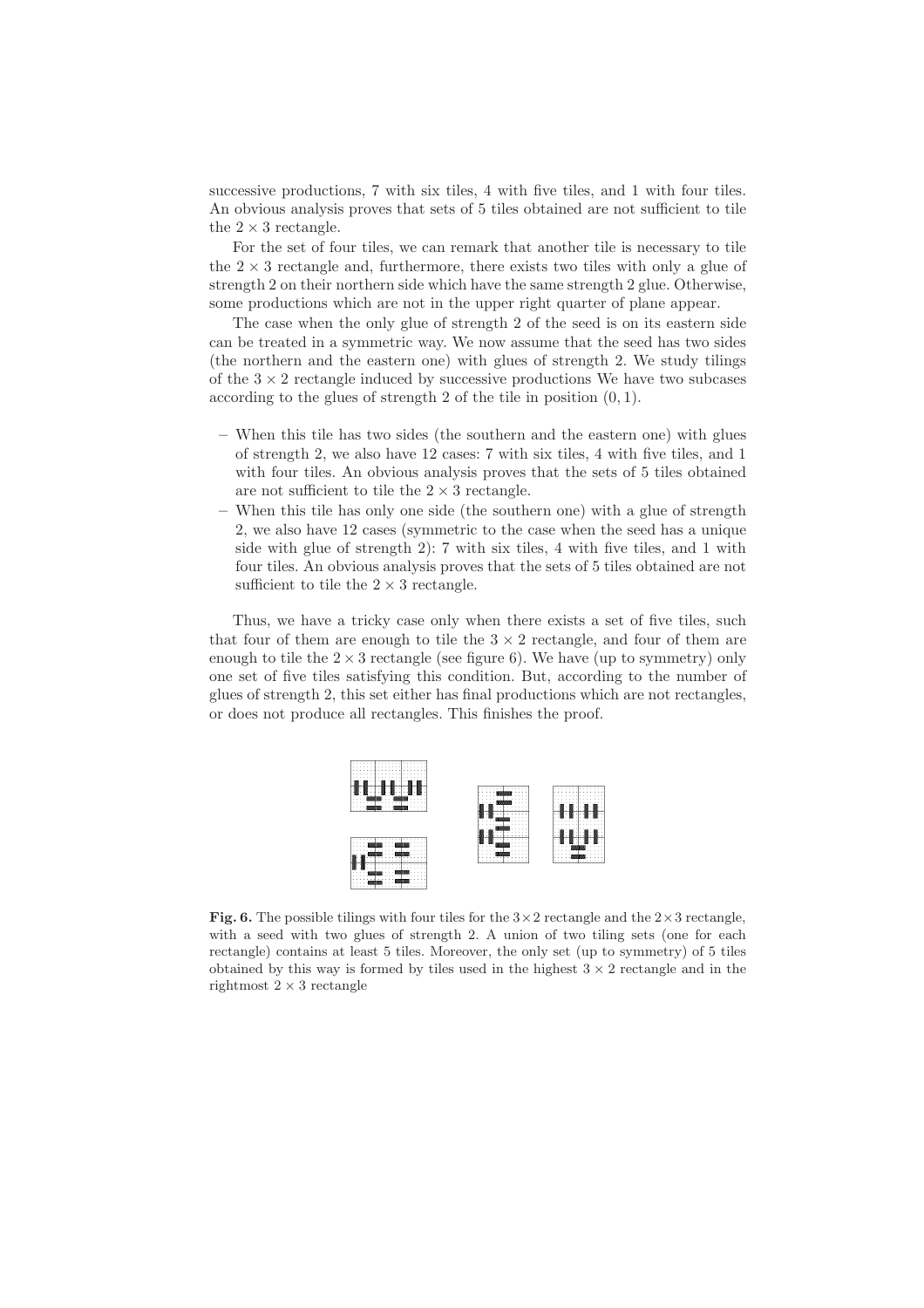**Proposition 4.** With the tile systems defined above, the parallel time needed to assemble an  $m \times n$  rectangle is  $m + n$  while the parallel time needed to assemble an  $n \times n$  square is  $3n-5$ .

Proof. We give a proof for the squares (rectangles are similar). Notice first that for any shape S with a marked position  $(x, y)$ , the parallel time to assemble S with the seed at  $(x, y)$  is at least  $max_{(x', y') \in S} \{d((x, y), (x', y'))\}$ , no matter which tileset is used. The parallel time needed to put the tile at  $(n-1,n)$  is at least  $2n-3$  since that is the distance  $l_1$  between  $(0,0)$  and  $(n, n-1)$ . This tile is the only one in the line  $\{(x, n), 0 \le x \le n\}$  with a glue of strength 2 on its south side, thus it has to be put before any other in this line. Thus, the tile at  $(n, 0)$ cannot be put before the step  $2n-3+n-2=3n-5$ . It is then easy to see that this bound is in fact reached, and that the square can be assembled in time  $3n - 5$ .

### 4 Diamonds

Notice that a square corresponds to the set  $\{(x, y) | d_{\infty}[(x, y), (0, 0)] \leq n\}$ , with  $d_{\infty}[(x, y), (x', y')] = \max\{|x - x'|, |y - y'|\}.$  If we change the metrics towards the more "natural"  $d_1[(x, y), (x', y')] = |x - x'| + |y - y'|$ , then the induced shape is the diamond  $D_n$  that appears in Figure 7. The problem of producing diamonds is much more complicated than those we tackled before. Any naive approach seem not to work.



Fig. 7. An n-diamond.

A first possible approach is given by the tileset of Figure  $8(a)$ . This tileset assembles the upper halves of diamonds. By using this set and its mirror image, one can assemble the set of all diamonds. The tileset works by "knitting" the halfdiamond row after row, going back and forth (see Figure 8(b)). The sequentiality of this approach is the cause of the quadratic parallel time  $n^2/4$ . We are going to show how to lower this bound. More precisely, we are going to construct diamonds in linear parallel time with the help of a very particular and nontrivial cellular automaton called "the firing squad".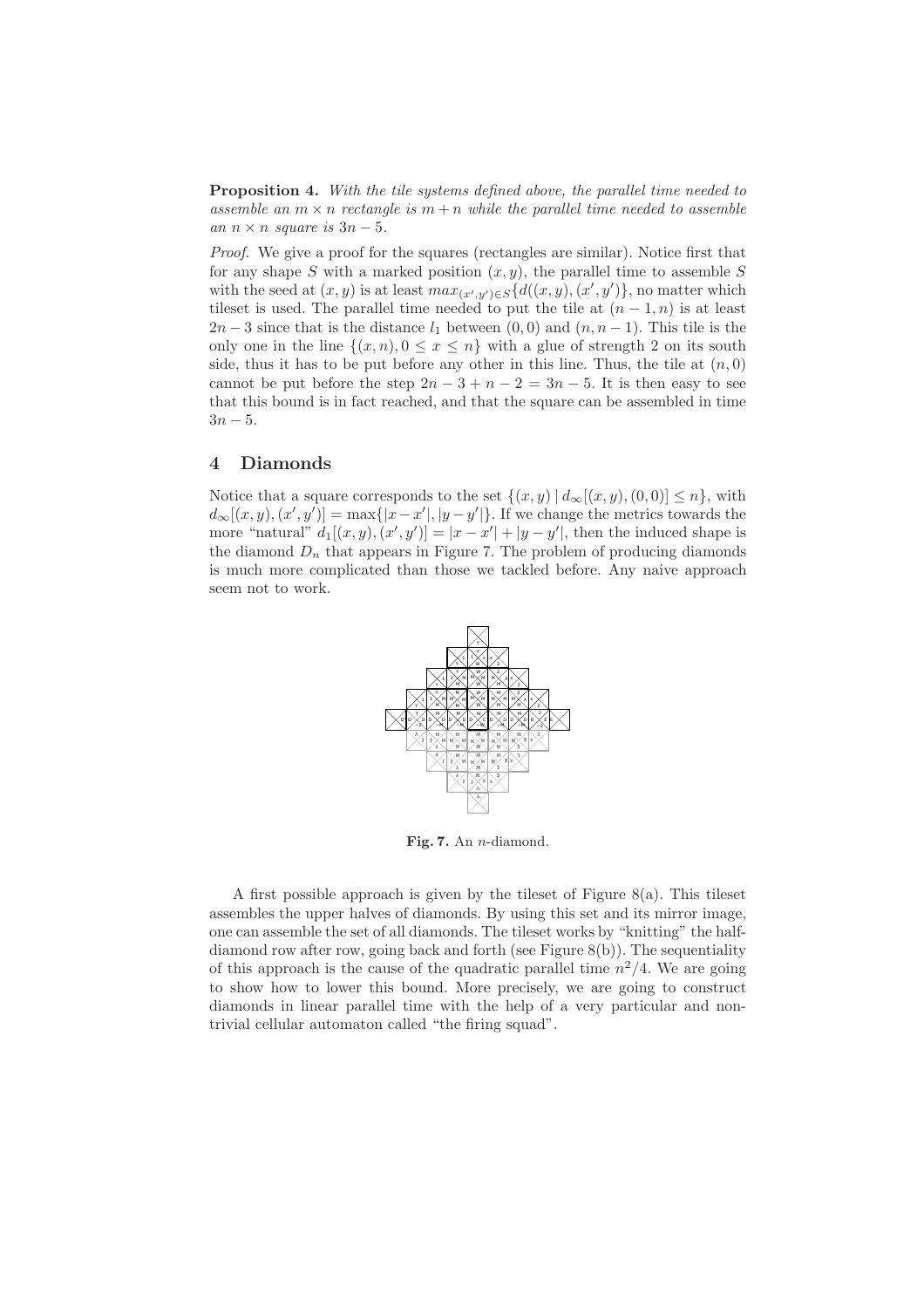

Fig. 8. Knitting diamonds

#### 4.1 Simulating the firing squad CA by self-assembly

The firing squad automaton, detailed in [3], is a cellular automaton which, from a line of n cells, such that the first and n-th cells are in special states  $G_l$  and  $G_r$ , and the other in initial state s, evolves in such a way that they all enter the final state  $F$  for the first time at time  $n$ , and all other cells remain in a quiescent state  $\rho$ .

We will represent, for simplicity, the tiles rotated in 45◦ . Let us first consider the set of six tiles of Figure 9. The tiles are, from left to right,  $t_{\alpha}$  (the seed),  $t_{G_l}, t_{\beta}, t_s, t_{G_r}$  and  $t_{\gamma}$ . The colors  $\alpha, \beta, \gamma \notin Q_{FS}$ . The color *null* is omitted. For instance,  $\sigma_N(t_\alpha) = \sigma_S(t_\alpha) = \sigma_W(t_\alpha) = null$ .



Fig. 9. The set of six tiles that codifies the initial configuration.

As it is schematically explained in Figure 10, the assemblying process of these tiles is such that the structure they produce represents the initial configuration  $\ldots \rho \rho \rho G_l s s s \ldots s s s G_r \rho \rho \rho \ldots$ 

The size of the initial structure of Figure 10 determines the size of the diamond the tile system is going to produce. This part of the self-assembly process is, in fact, the only nondeterministic one. Therefore, the expected size of the diamond can be calculated as a function of the concentrations of the previously introduced tiles. Moreover, the only concentrations relevant for the process are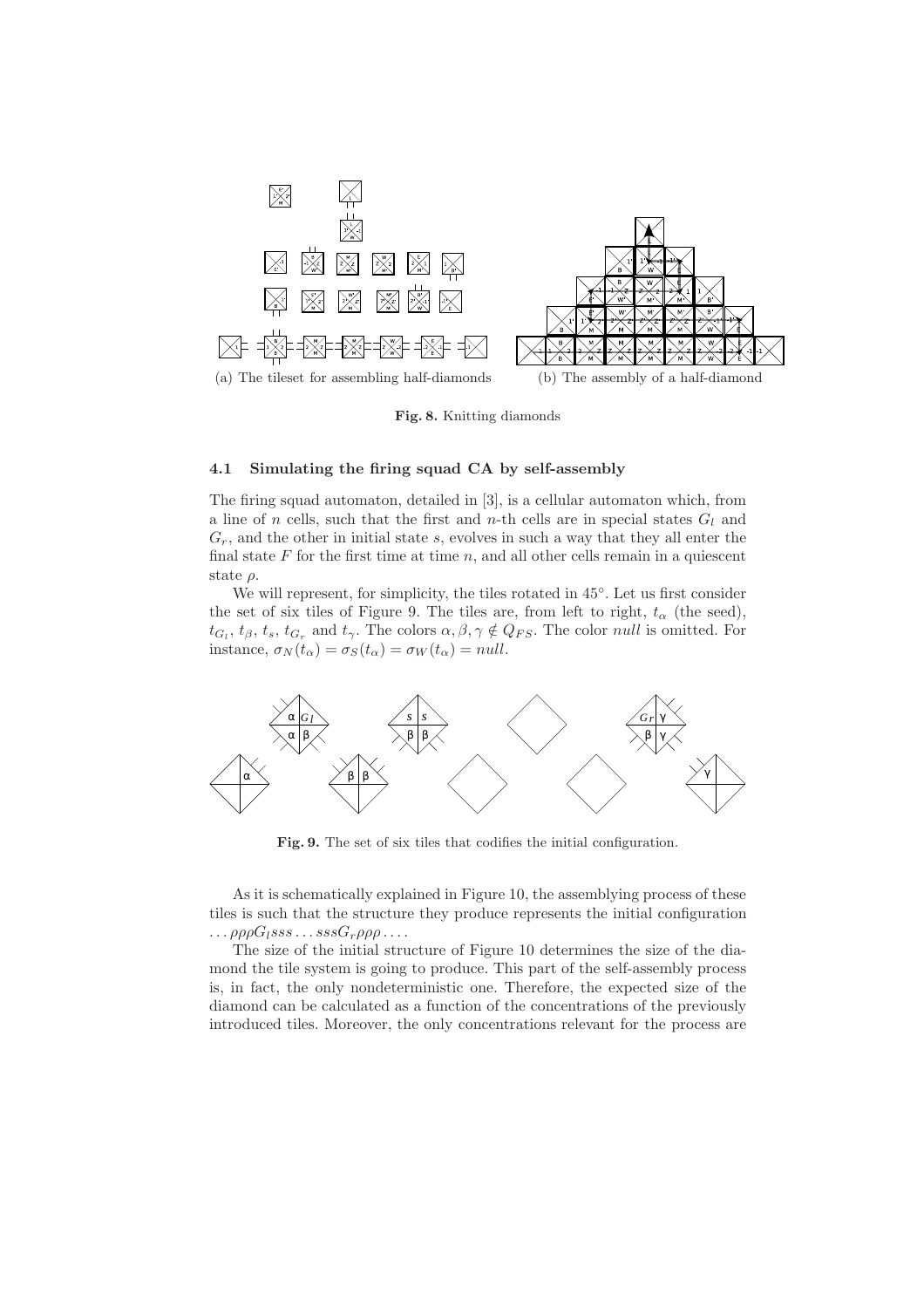

Fig. 10. The way the initial configuration  $\ldots \rho \rho \rho G_l s s s \ldots s s s G_r \rho \rho \rho \ldots$  is assembled.

those of  $t_s$  and  $t_{G_r}$ . Let  $0 < A < 1$ . Let us define the concentrations as follows:

$$
P(t_s) = A(1 - (n - 1)^{-1}), \ P(t_{G_r}) = A(n - 1)^{-1}.
$$

The only requirement for the concentrations of the other tiles (the four already introduced and those to come) is that they must be positives with their sum being  $1 - A$ .

There are two other classes of tiles: transmission tiles and transition tiles. The transmission tiles are divided into six subclasses: left-border, internal, rightborder, upper-left-border, upper-border, upper-right-border. More precisely, for all  $a, b \in Q_{FS} \setminus \{F\}$ , the transmission tiles are constructed in Figure 11.



Fig. 11. Transmission tiles.

The transition tiles are divided into five subclasses: left-border, internal, right-border, upper-left-border and upper-right-border.

More precisely: let  $a, b, c, d, e, f, g \in Q_{FS}$  be such that  $\delta_{FS}(\rho, a, b) \neq F$  and  $\delta_{FS}(f, g, \rho) \neq F$ . The  $(a, b)$ -left-border,  $(c, d, e)$ -internal and  $(f, g)$ -right-border tiles are constructed in Figure 12(a).

Finally, let  $a, b, c, d \in Q_{FS}$  be such that  $\delta_{FS}(\rho, a, b) = \delta_{FS}(c, d, \rho) = F$ . The upper-left-border and upper-right-border tiles are constructed in Figure 12(b).



(a) Left-border, internal, right-border.

(b) Upper-left-border, upperright-border.

Fig. 12. Transition tiles;  $\overline{xyz}$  represents  $\delta_{FS}(xyz)$